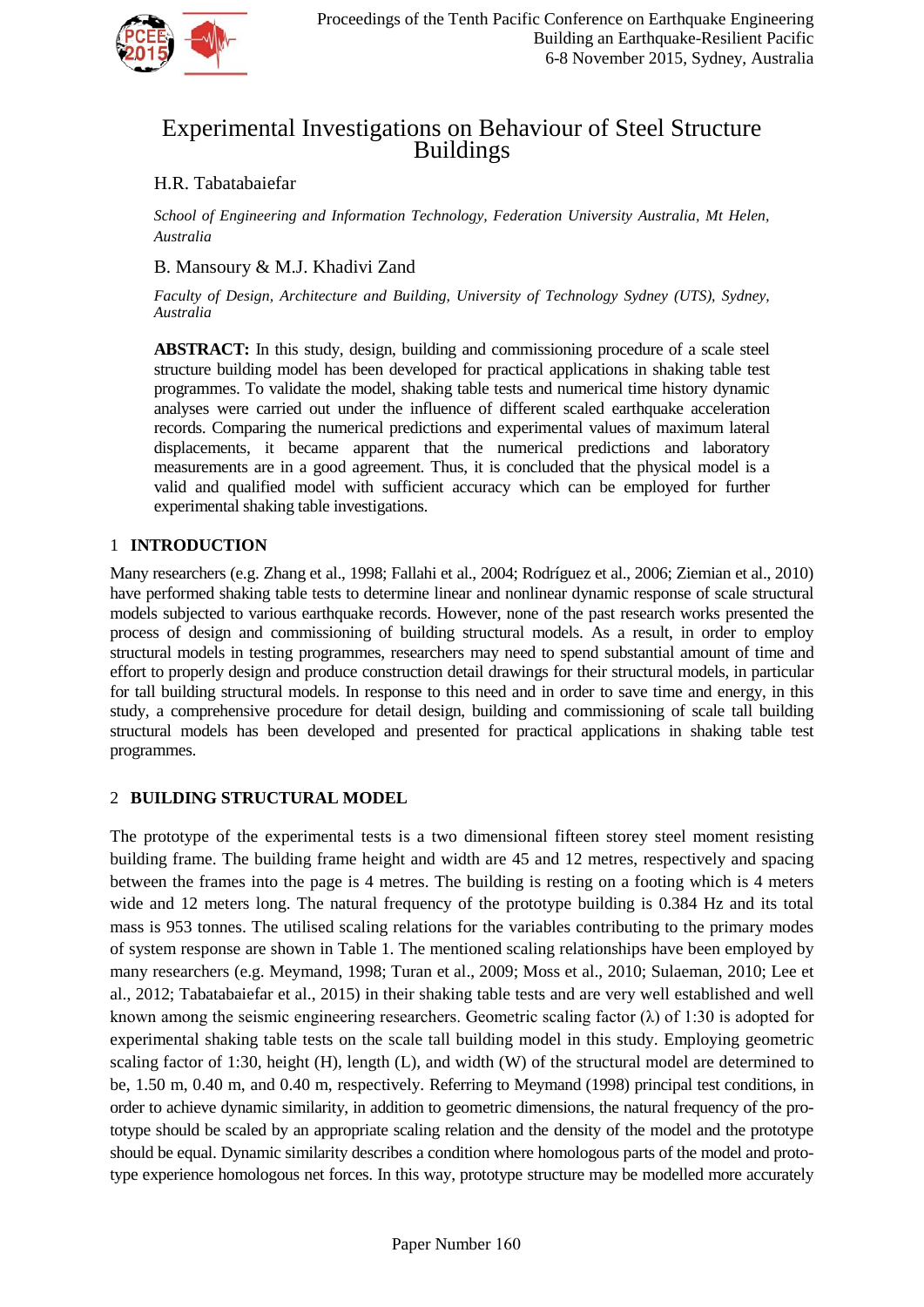in shaking table tests. The mentioned two parameters play key roles in the scaling process, and scaling them deemed to be adequate.

According to Table 1, the scaling relationship between natural frequency of the model ( $f<sub>m</sub>$ ) and natural frequency of the prototype ( $f_n$ ) is:

$$
\frac{f_m}{f_p} = \lambda^{-1/2} = 5.480\tag{1}
$$

Mass Density **1 1** Acceleration **1 1** Length **λ** Force  $\lambda^3$  Shear Wave Velocity  $\lambda^{1/2}$  Stress  $\lambda$ Stiffness  $\lambda^2$  Time  $\lambda^{1/2}$  Strain 1 Modulus **λ** Frequency **λ**  $\lambda^{1/2}$  EI  $\lambda^5$ 

Table 1: Scaling relations in terms of geometric scaling factor  $(\lambda)$ 

The natural frequency of the prototype structure is  $f_p = 0.384$  Hz. Therefore, the required natural frequency of the structural model ( $f_m$ ) can be determined as follows:

$$
f_m = 5.480 \times f_p = 5.480 \times 0.384 = 2.11 Hz
$$

The determined natural frequency of the model is conforming with the approximated value of average frequency of the building equal to 2.95 Hz, calculated by Equation 6.2(7) of AS 1170.4-2007.

Scaling relationship between density of the model ( $\rho_m$ ) and density of the prototype ( $\rho_p$ ), based on Table 1, is:

$$
\frac{\rho_m}{\rho_p} = 1 \Longrightarrow \rho_m = \rho_p \tag{2}
$$

Density of the prototype structure ( $\rho_p$ ) can be determined as follows:

$$
\rho_p = \frac{m_p}{V_p} = \frac{953,000}{45 \times 12 \times 4} = 441 \, kg/m^3 \tag{3}
$$

where,  $m_p$  is the mass of the prototype structure and  $V_p$  is the volume of the prototype structure. Substituting the density of the prototype structure ( $\rho_p$ ) from Equation (3) into Equation (2), the mass of the structural model  $(m_m)$  can be estimated as:

$$
m_m = \rho_m \times V_m = 441 \text{ kg/m}^3 \times (1.50 \text{ m} \times 0.40 \text{ m} \times 0.40 \text{ m}) = 106 \text{ kg}
$$
 (4)

where,  $V_m$  is the volume of the structural model. Based on the above mentioned discussions, the required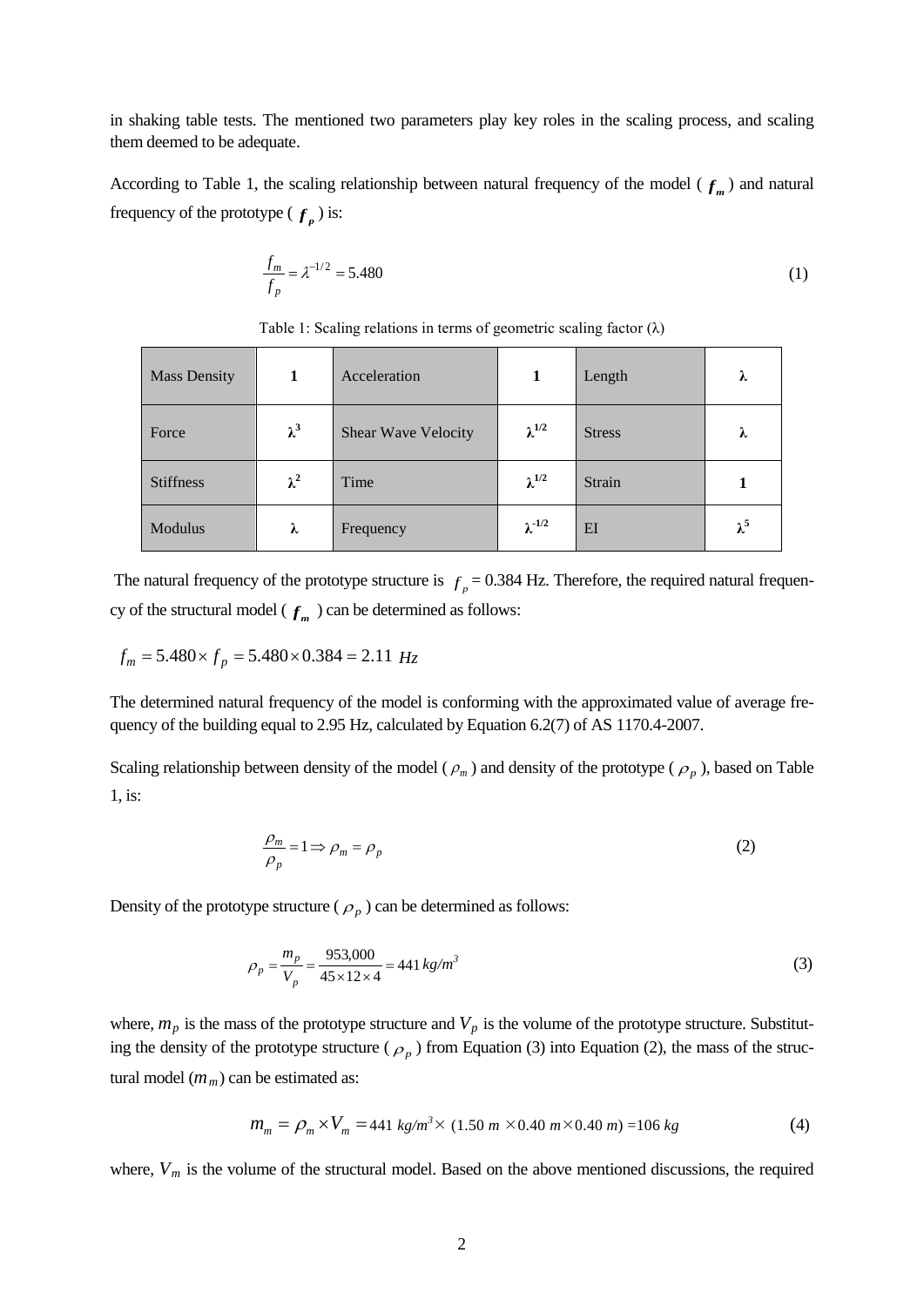characteristics of the structural model is summarised in Table 2.

| Total Height | <b>Total Length</b> | Total Width | Natural Frequency | <b>Total Mass</b> |
|--------------|---------------------|-------------|-------------------|-------------------|
| (m)          | (m)                 | (m)         | (Hz)              | (kg)              |
| 1.50         | 0.40                | 0.40        | 2.11              | 106               |

Table 2: Characteristics of the structural model

#### 3 **DESIGN AND CONSTRUCTION OF BUILDING MODEL**

Knowing the required characteristics of the structural model, its 3D numerical model has been created in SAP2000 software using two dimensional shell elements to model columns and floors as shown in Figure 1. The numerical model consists of fifteen horizontal steel plates as the floors and four vertical steel plates as the columns. Steel plate grade 250, according to AS/NZS 3678-2011 (Structural Steel), with the minimum yield stress of 280 MPa and minimum tensile strength of 410 MPa, has been adopted in the design. The thickness of the steel plates have been determined in design process after several cycles of trial and error in order to fit the required natural frequency and mass as summarised in Table 2. After the numerical modelling and design, construction detail drawings were prepared to reflect the design requirements of the structural model. Construction details of the structural model are illustrated in Figure 2. The numerical results of the analysis show that the designed structure has the natural frequency of  $f_m = 2.13$ Hz and the calculated total mass is 105.6 kg, which are both in good agreement with the requirements in summarised Table 2.



Fig. 1: 3D numerical model of the structural model in SAP2000

In the building phase, the detail drawings were passed on to the engineering workshop. At the workshop, the steel plates were cut and drilled according to construction detail drawings and then sent to the structures laboratory to be assembled. Afterwards, the steel plates were assembled in order to form the structural model using stainless sheet metal screws with 2.5 mm diameter and 25 mm length. Figure 3 shows the completed structural model. The mass of the model (mm), without the base plate, was measured to be 104 kg which matches the required structural mass (Table 2). Total measured mass of the structural model considering the mass of the base plate is 115kg.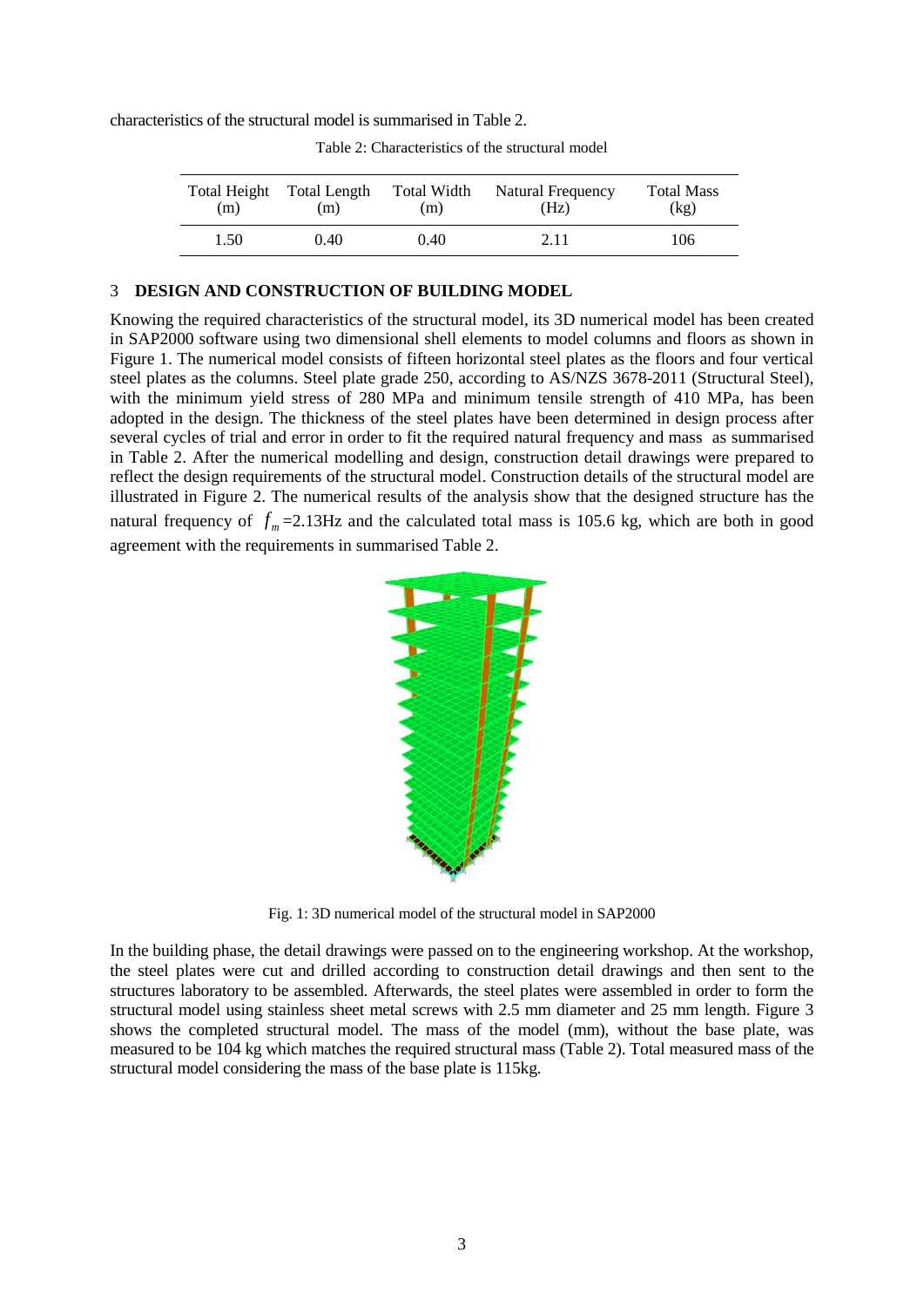

Fig.2. Completed building model

## 4 **SCALING OF ADOPTED EARTHQUAKE ACCELERATION RECORDS**

Four earthquake acceleration records including Kobe, 1995 (Figure 3a), Northridge, 1994 (Figure 4a), El Centro, 1940 (Figure 5a), and Hachinohe, 1968 (Figure 6a) have been adopted for the shaking table tests. The first two earthquakes are near field ground motions and the latter two are far field motions. These earthquakes have been chosen by the International Association for Structural Control and Monitoring for benchmark seismic studies (Karamodin and Kazemi, 2008). According to Table 1, as determined by Equation (1), scaling relationship between natural frequency of the model (*fm*) and natural frequency of the prototype  $(f_p)$  is 5.48 while scaling relations between the model and prototype accelerations is 1.0. It means that the earthquake magnitude remains the same as the prototype based on the first principle of "dynamic similarity" (Meymand, 1998; Turan et al., 2009) which defines model and prototype accelerations to be equal (Table 1). Therefore, for scaling the earthquake records, it is required to reduce the time steps of the original records by a factor of 5.48. As a result, the original time steps of Kobe, Northridge, and El Centro earthquake acceleration records were shifted from 0.02 to 0.00365, while for Hachinohe earthquake record, the original time steps of 0.01 shifted to 0.001825. The scaled acceleration records of the four adopted earthquakes are illustrated in Figures 6b to 9b.

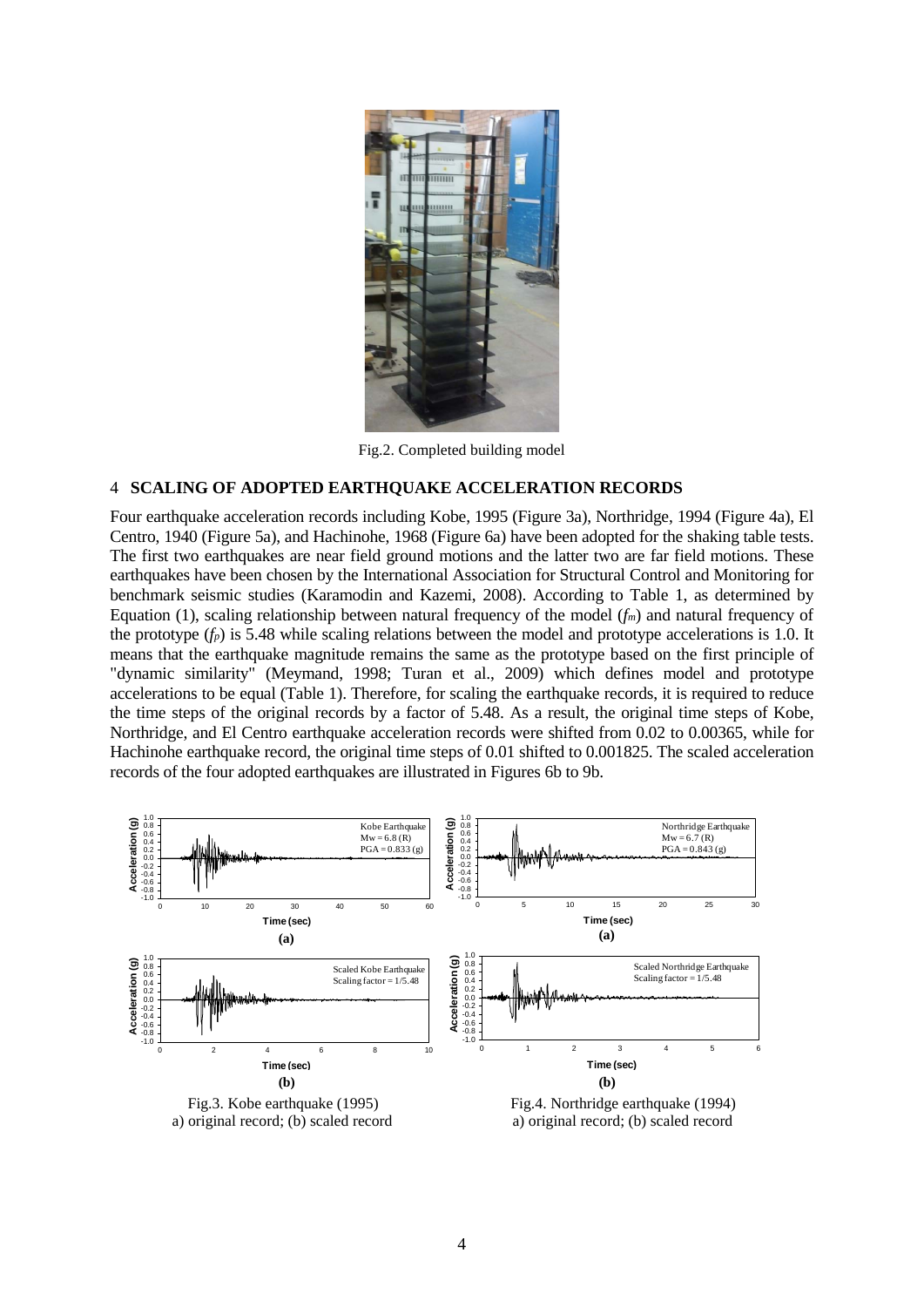

## 5 **SHAKING TABLE TESTS PROCEDURE**

Shaking table tests have been performed on the scale tall building structural model which has been directly fixed on top of the shaking table in order to:

- Ensure the structural model possesses targeted natural frequency;
- Determine the damping ratio of the structural model; and
- Obtain seismic response of the structural model to be used for numerical verification purposes.

To achieve the above, the structural model was fixed and secured on the shaking table as shown in Figure 11. After securing the structural model on the shaking table, instrumentations including displacement transducers and accelerometers were installed on the structure in order to monitor the behaviour of the structure and to primarily measure structural lateral displacements. It should be noted that in addition to the displacement transducers installed at levels 3, 5, 7, 11, 13, and 15, eight accelerometers were installed at levels 3, 5, 7, 9, 11, 13, and 15 so as to check the consistency of the recorded displacements. Displacement, acceleration and velocity in time domain are closely related to each other. If the measured parameter is acceleration, displacement can be found through a double integration in time domain. Therefore, displacements of the various levels were determined by integrating the corresponding accelerations, measured by the accelerometers, in time domain and checked against the recorded displacements to ensure the consistency and accuracy of the obtained records. Figure 7 illustrates the final arrangement of the displacement transducers and accelerometers at different levels of the structural model.



Fig.7. Final arrangement of the measuring instruments of the fixed base model (Tabatabaiefar et al., 2014)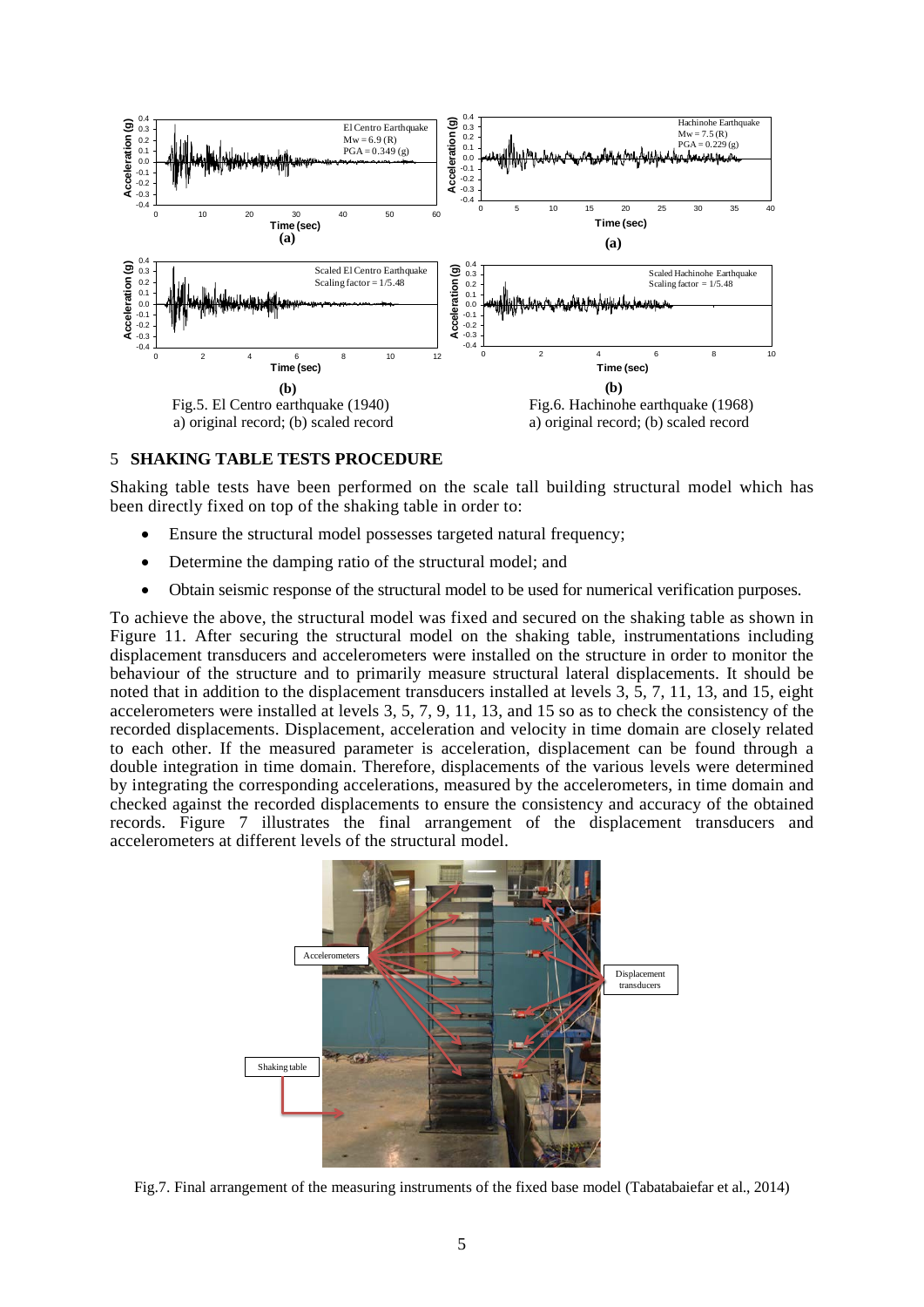Initially, Sine Sweep test was performed on the structural model to determine the natural frequency of the model. Sine Sweep test involves a logarithmic frequency sweep holding a specified acceleration constant at the base of the structure. For the current Sin Sweep test, frequency of the shaking table has increased from 0.1 Hz to 50 Hz. The first resonance between the shaking table and structural model frequencies showed the fundamental natural frequency of the model. The test was repeated three times to ensure the determined natural frequency is adequately accurate. The resulting natural frequency of the constructed structural model obtained from sin sweep test results was 2.19 Hz which is in a very good agreement with the desired natural frequency of structural model (Table 2). Therefore, the constructed structural model, with the natural frequency ( $f_m$ ) of 2.19 Hz and the total mass ( $m_m$ ) of 104 kg, possesses the required characteristics as summarised in Table 2, to meet the dynamic similarity criteria. After ensuring adequacy of the structural model characteristics, shaking table tests were performed by applying scaled earthquake acceleration records of Kobe, 1995 (Figure 6b), Northridge, 1994 (Figure 7b), El Centro, 1940 (Figure 8b), and Hachinohe, 1968 (Figure 9b) to the tall building structural model.

The estimated value of the structural damping ratio of the constructed structural model has been determined from the free vibration lateral displacement records of the structural model using the following Taylor series expansion (Roy et al., 2006):

$$
\frac{U_n}{U_{n+m}} = e^{2\pi m \xi} = 1 + \sum_{n=1}^{\infty} \frac{(2\pi m \zeta)^n}{n!} = 1 + 2\pi m \xi + \frac{(2\pi m \xi)^2}{2!} + \dots
$$
 (5)

where,  $\xi$  is the structural damping ratio and  $U_n$  and  $U_{n+m}$  are two positive peaks of the free vibration response of the structure which are *m* cycles apart. Substituting the values of  $U_n$  and  $U_{n+m}$  for the two positive peaks of the free vibration lateral displacement records in Equation (5), which are 10 cycles apart, and repeating the whole process several times, the estimated structural damping ratio  $(\xi)$  is 1.1%. The results of the performed shaking table tests under the influence of four scaled earthquake acceleration records in terms of maximum lateral deflections are determined and presented in Figures 8a to 8d. In determination of the lateral deflections, the movement of the shaking table has been subtracted from storey movements. Therefore, all the records are in comparison to the base movements. It should be noted that for the sake of accuracy and consistency, the recorded displacements using displacement transducers, verified against the calculated displacements from accelerometer records, are presented.

### 6 **NUMERICAL VERIFICATION**

The numerical model of the constructed structural model has been created in SAP2000 using dimensions of the physical model. After building the geometry of the structural model, the required structural parameters including cross-sectional area of the beams  $(A_b)$ , moment of inertia of the beams  $(I_b)$ , cross-sectional area of the columns  $(A_c)$ , moment of inertia of the columns  $(I_c)$ , cross-sectional area of the foundation slab  $(A_s)$ , moment of inertia of the foundation slab  $(I_s)$ , modulus of elasticity of steel  $(E)$ , density  $(\rho)$ , and structural damping ratio  $(\xi)$ , summarised in Table 3, were extracted from the construction detail drawings and specifications and adopted in the numerical simulation of the structure in SAP2000. After creating the numerical model, time history dynamic analyses were performed under the influence of four scaled earthquake acceleration records including Kobe, 1995 (Figure 3b), Northridge, 1994 (Figure 4b), El-Centro, 1940 (Figure 5b), and Hachinohe, 1968 (Figure 6b) and the results in terms of maximum lateral deflections are determined and shown in Figures 8 to 11. Geometric nonlinearity of the structures, capturing P-Delta effects, has been accommodated in the structural analysis.

 $A_{\underline{b}}$  $(m<sup>2</sup>)$  $I_b$   $(m^4)$  $A_c$   $(m^2)$  $I_c$   $(m^4)$  $A_s(m^2)$  $I_s(m^4)$  $E (kPa)$   $\rho (kg/m^3)$ ) ξ (%) 0.002 4.16E-9 1.6E-4 5.33E-11 0.005 4.16E-8 2.0E8 7850 1.1

Table 3: Adopted parameters for numerical simulation of the structural model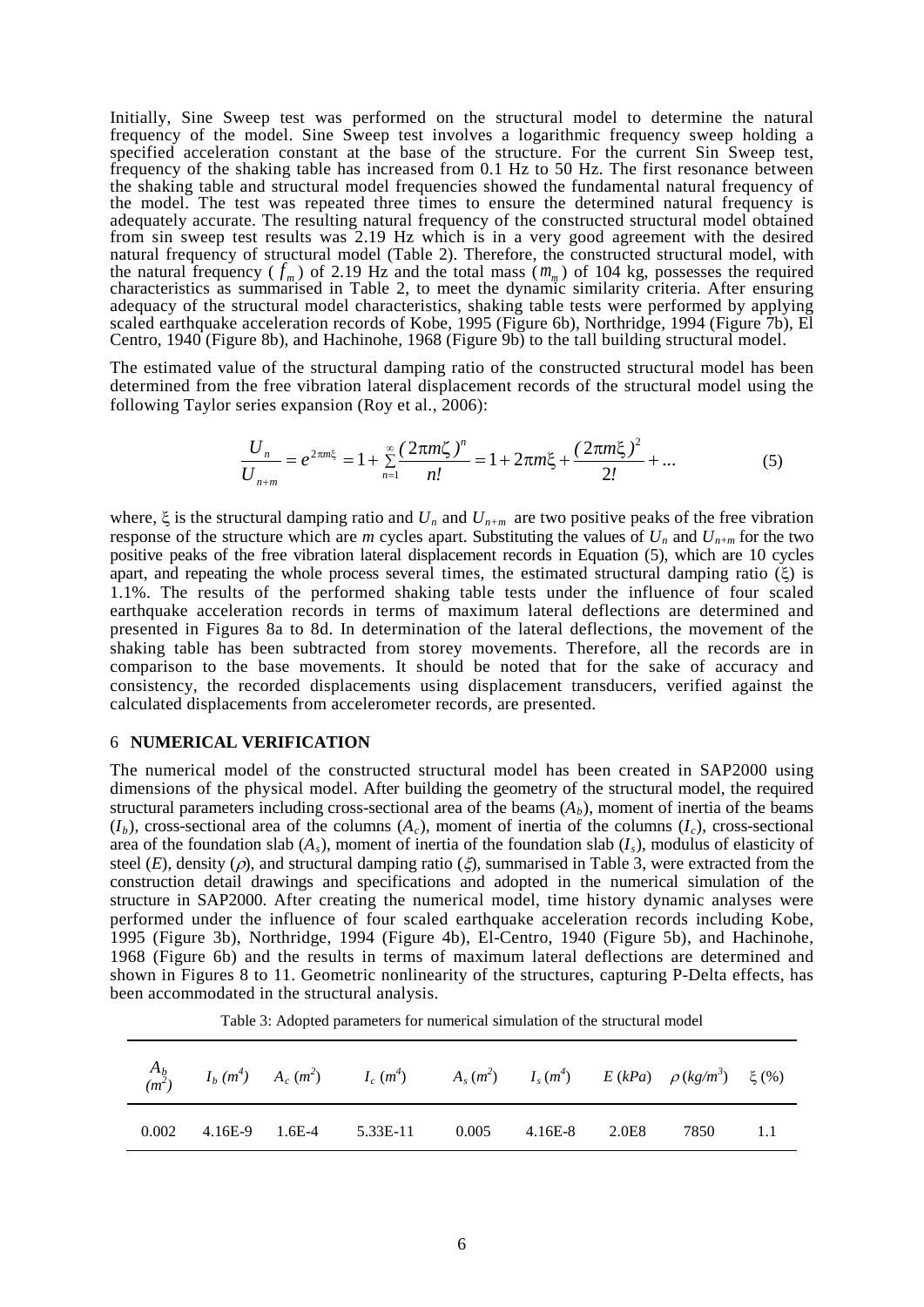## **RESULTS AND DISCUSSION**

The numerical predictions and experimental values of the maximum lateral displacements of the scale structural model are presented and compared in Figures 8a to 8d. Average values of the numerical predictions and experimental values are determined and compared in Figure 9.



Fig.8. Numerical and experimental maximum lateral displacements under the influence of (a) Kobe (1995) earthquake; (b) Northridge (1994) earthquake; (c) El Centro (1940) earthquake; (d) Hachinohe (1968) earthquake

Comparing the predicted and observed values of the maximum lateral displacements, the accuracy of the experimental shaking table test results is examined. Reviewing the average maximum lateral deflections (Figure 9), it becomes apparent that the numerical predictions and laboratory measurements are in a good agreement (less than 5% difference). Accordingly, it becomes apparent that the trend and the values of the experimental shaking table test results are in good agreement and consistent with the numerical predictions. The observed discrepancy between the numerical predictions and laboratory observations could be due to energy absorption at the bolted connection of the base in the physical laboratory model which cannot be captured by rigid base assumption of the numerical model.



Fig.9. Average values of numerical predictions and experimental values of the maximum lateral displacements